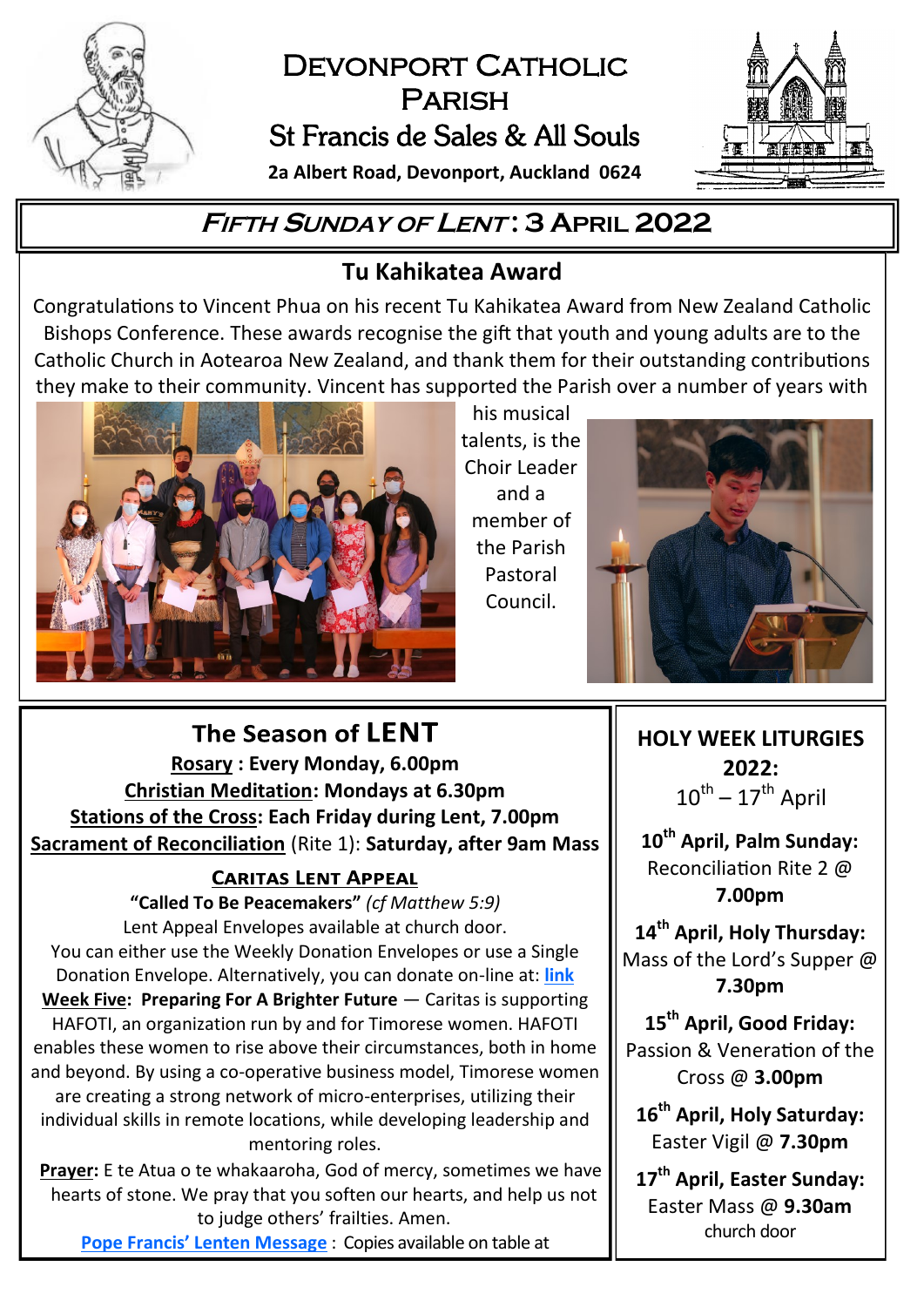'Let anyone who is without sin be the first to throw a stone'. Those who live in glass houses cannot afford to throw stones! Today's gospel confronts our willingness to judge others by our own standards and to condemn them as inferior. This is a risky business because one day God may judge us in the same way.

## **Fifth Sunday of LENT**

*The Lord Who Has Wiped Out Our Past Sinfulness*

**Isaiah 43:16-21** See, I am doing a good deed, and I will give my chosen people drink.

**Ps 126: The Lord has done great things for us; we are filled with joy.**

**Philippians 3:8-14** Reproducing the pattern of his death, I have accepted the loss of everything for Christ.

**John 8:1-11** If there is one of you who has not sinned, let them be the first to throw a stone at her.

#### **Palm Sunday of the Lord's Passion**

*Commemoration of the Lord's Entry Into Jerusalem*

**Ent: Luke 19:28-40** Blessings on him who comes in the name of the Lord

**Isaiah 50:4-7** I did not cover my face against insult — I know I shall not be shamed.

**Ps 22: My God, my God, why have you abandoned me?**

**Philippians 2:6-11** He humbled himself, but God raised him high.

**Luke 22:14—23:56** The Passion of our Lord Jesus Christ.

| <b>Introducers</b>          |     |                                                                                                                 |               |     |                            |                |  |
|-----------------------------|-----|-----------------------------------------------------------------------------------------------------------------|---------------|-----|----------------------------|----------------|--|
| (3 Apr)                     | Sat | Clive Sinclair                                                                                                  |               |     | <b>Sun</b> Anne Gibson     |                |  |
| (10 Apr)                    | Sat | Shawn Pearce-Blom                                                                                               |               |     | <b>Sun</b> Karen Rawlinson |                |  |
| <b>Readers:</b>             |     |                                                                                                                 |               |     |                            |                |  |
| (3 Apr)                     | Sat | Steve Burke                                                                                                     | Judith Priddy |     | <b>Sun</b> Gerard Dobbs    | Vanessa Baldey |  |
| (10 Apr)                    | Sat | Jim Dobbie                                                                                                      | Nicole Dobbie |     | <b>Sun</b> Ben Upton       | Sarah Sparks   |  |
| <b>Communion Ministers:</b> |     |                                                                                                                 |               |     |                            |                |  |
| $(3$ Apr)                   | Sat | Eileen Pearce                                                                                                   |               | Sun | Gabrielle Gill             |                |  |
| (10 Apr)                    | Sat | Riaan Blom                                                                                                      |               | Sun | Julia McFadden             |                |  |
|                             |     | The state state state state state state state state state state state state state state state state state state |               |     |                            |                |  |

\*\*\*\*\*\*\*\*\*\*\*\*\*\*\*\*\*\*\*\*\*\*\*\*\*\*\* ∗

| 孪  | <b>EASTER FLOWERS - Donations please.</b>   | 不米     |
|----|---------------------------------------------|--------|
| ∗  | Parishioners are invited to contribute      | ⋇<br>⋇ |
| ** | towards the cost of fresh flowers for our   | ∗      |
| ** | Holy Week Altar of Repose and the Easter    | **     |
| ∗  | Altar. Please place donations in basket at  | ∗      |
| ** | church door or direct credit to: Parish a/c | **     |
| ∗  | 020100 0120958 16 (Ref: Flowers). Thanks    | ⋇      |
|    | **********************                      |        |

#### **LENTEN RECONCILIATION: RITE 2**

(Local Parishes)

#### **All at 7.00pm**

| <b>Sunday 10 April</b> | <b>Devonport</b> |
|------------------------|------------------|
| Friday 8 April         | Takapuna         |
| Thurs 7 April          | Northcote        |
| Tues 5 April           | East Coast Bays  |

#### **March Collections**

| <b>Priests &amp; Bishop</b> | <b>Parish &amp; Diocese</b> |
|-----------------------------|-----------------------------|
| \$3,689.94                  | \$7,829.79                  |

Thank you for your donations this month. The Presbytery upgrade is nearing completion, thanks to all those who have donated specifically for this upgrade and to those who have given their time and efforts. Donation Receipts for April 21—March 22 will be emailed out next week.

## **Church Cleaning Bee**

Help us with some extra cleaning & polishing in the church in readiness for Holy Week and Easter.

**Next Saturday, 9th April, 10am—12pm**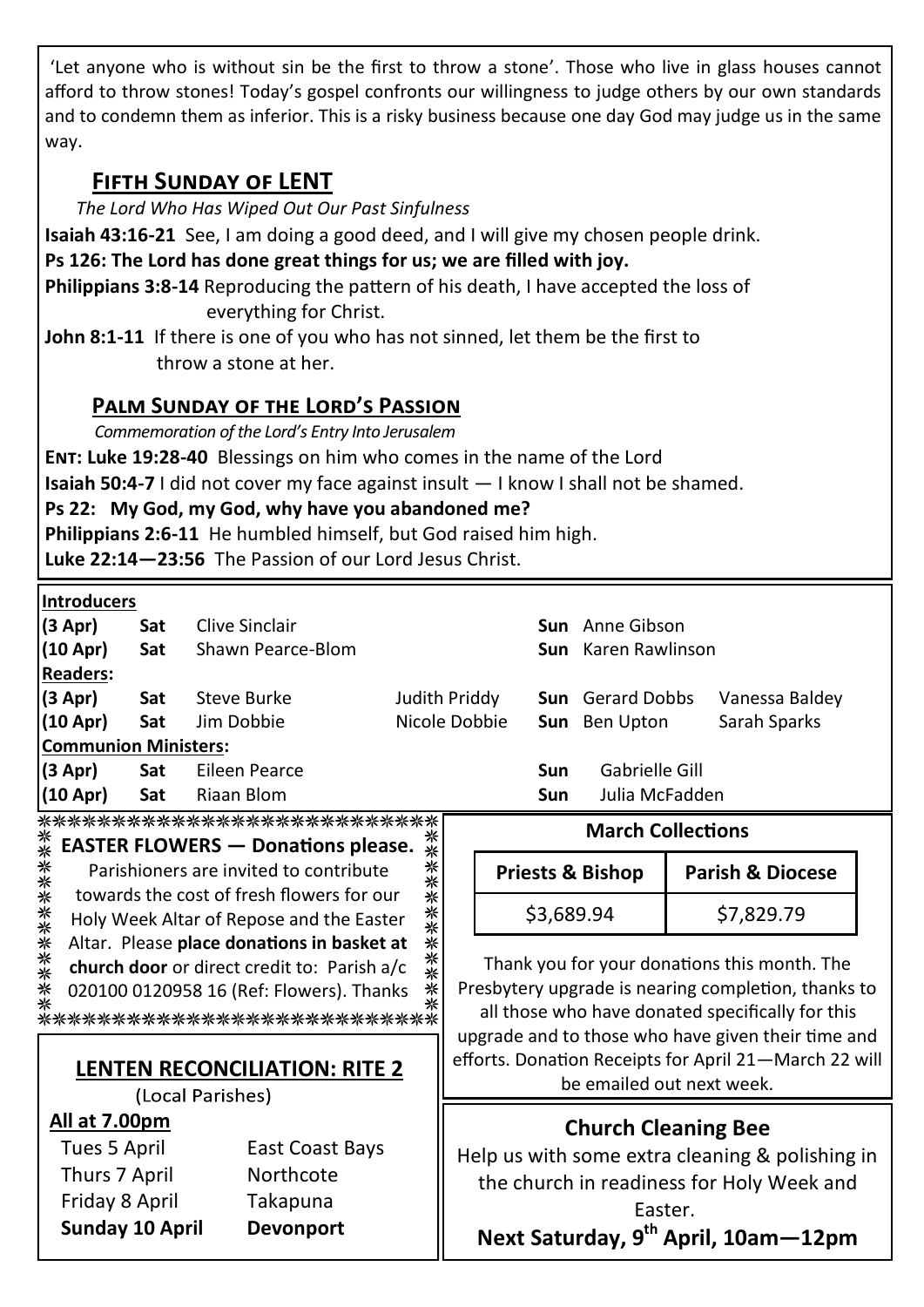#### **Diocese Notices**

**Open Synod Session** Come have your say. The Church really wants to hear your voice. Join a Synod listening group (online). Tuesday 05 April 10.00am Thursday 07 April 7.00pm Register here: [www.aucklandcatholic.org.nz/open](https://www.aucklandcatholic.org.nz/open-synod-sessions/)-synod-sessions/

**Annual Liturgy Resources On Sale**- many items at cost price. Check [form.jotform.co/93346356565870](https://form.jotform.co/93346356565870) to order or email [tinac@cda.org.nz](mailto:tinac@cda.org.nz)

**Upcoming Retreats & Events at St Francis Retreat Centre—Time Out Days** – For those who see a day retreat - 9:30am  $-$  2:30pm (\$30 includes lunch) Tue 20 Apr | Tue 25 May | Mon 21 Jun Venue: St Francis Retreat Centre. Bookings:

[www.stfrancisretreatcentre.org.nz](http://www.stfrancisretreatcentre.org.nz) Tel: 09 625 6651

**The NZ Catholic Enquiry Centre** has created a new website as a "welcome mat" to the Church for all, but especially for non-Catholics seeking the peace and comfort that faith brings. The website – [www.catholicdiscovery.nz](http://www.catholicdiscovery.nz) – builds on the work the Catholic Enquiry Centre has traditionally done using booklets and postal correspondence to reach people interested in the Church. Full details: [www.catholic.org.nz/cathdiscovery](https://www.catholic.org.nz/news/media-releases/cathdiscovery-website/)-

The Sisters of St Joseph invite you to join them in Taize **prayer for peace in Ukraine** in their Chapel 56 Selwyn Ave, Mission Bay 7.00pm Friday 8 April.

**Auckland Transport are seeking feedback** on a proposal to paint **broken yellow lines** along the stretch of Albert Road between the roundabout and the pedestrian crossing in front of St. Francis and All Soul's Church. If you have any feedback please contact the Parish office or make your own feedback using the online form directly to AT on [their website](https://at.govt.nz/about-us/have-your-say/north-auckland-consultations/albert-road-devonport-broken-yellow-lines/) or [www.at.govt.nz](https://at.govt.nz/about-us/have-your-say/north-auckland-consultations/albert-road-devonport-broken-yellow-lines/) or email Leo Vanderlaan (AT) [Leo.Vanderlaan@at.govt.nz](mailto:Leo.Vanderlaan@at.govt.nz) **Feedback closes on Monday, 11 April 2022**.

For some inspiring alternative reading, **Tui Motu InterIslands Magazine** has many articles online: **[www.tuimotu.org](http://www.tuimotu.org)**



St Leo's Catholic School Kindness | Confidence | Integrity | Excellence

Kia ora koutou and a warm St Leo's greeting to you all

**ANYONE FANCY A HOT CROSS BUN? -** Here we are; the fifth Sunday of Lent. How are your Lenten intentions going? A bit frayed around the edges? Staying the course can be difficult. At times like this we need to remind children (and ourselves) that the purpose isn't a perfect score, but an intention to find ways to "deep clean" in preparation for welcoming Christ on Easter

Sunday. About now I start looking forward to my first Hot Cross Bun on Good Friday morning. Having them so readily available in the



supermarkets used to bother me, but now I see it as just another way I am asked to stick with it! Make mine heated with butter please!

**GREAT WORK ST LEO'S -** The school board were delighted to be told this in a letter from the Catholic Schools' Office recently: *"Your positive efforts and ongoing commitment as a Board are evident in the life and vibrancy of your school. You work hard to develop and progress the Catholic Character of your school. On behalf of Bishop Steve Lowe, please communicate to your Board members, DRS and school staff his deep gratitude for their commitment, faithful stewardship and ongoing support of your school and Catholic education in the Diocese of Auckland."*

God bless you all David Tennent, Acting Principal

# **NZCatholic**



Link issue online: [27 March](https://indd.adobe.com/view/020aaf8c-8cb2-45cb-be32-6e89083cecec) - 9 April **Copies are also available at the back of the church \$4 each. Some headlines**: College name changed after inquiry. Three first year students at seminary. Defeat of

**NZ Catholic**

anti-life mentality needed for peace. Major reform of the Roman Curia. Or visit [www.nzcatholic.org.nz](https://nzcatholic.org.nz/)